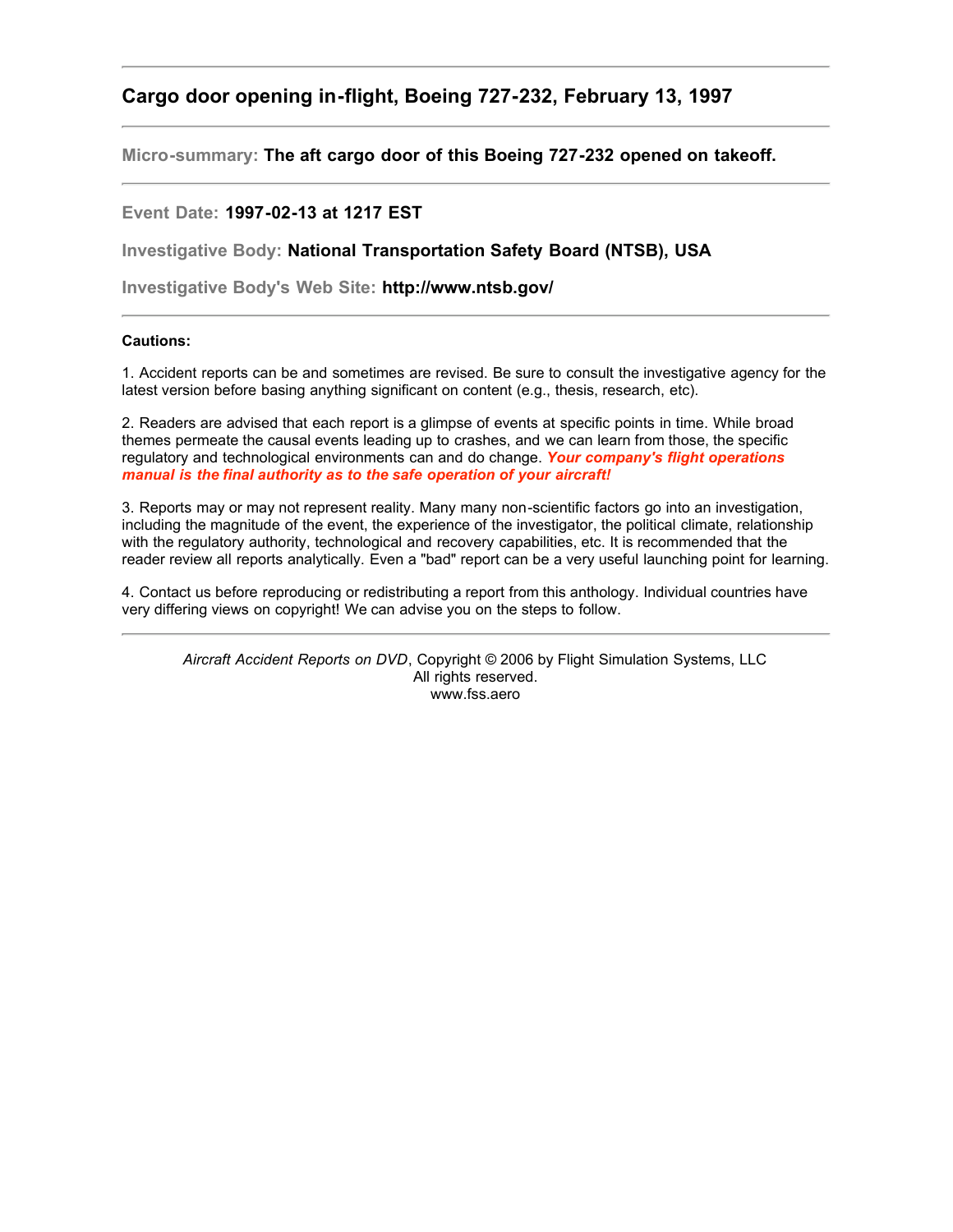| <b>NANSA</b><br>National Transportation Safety Board<br>NTSB ID: ATL97IA042<br>Aircraft Registration Number: N416DA                                                                                                                                                                                                                                                                                                                                                                                                                                                                                                                                                                                                                                                                                                                                                                                                                                                                                                                                                                                                                                                                                                                                                                                                                                                                                                                                                                                                                                                                                                                                                                                                                                                                                                                                                                                                                                                                                                                                                                                                                                 |                                                    |                                                           |  |                           |  |  |  |                                                                                                                                                   |  |  |  |
|-----------------------------------------------------------------------------------------------------------------------------------------------------------------------------------------------------------------------------------------------------------------------------------------------------------------------------------------------------------------------------------------------------------------------------------------------------------------------------------------------------------------------------------------------------------------------------------------------------------------------------------------------------------------------------------------------------------------------------------------------------------------------------------------------------------------------------------------------------------------------------------------------------------------------------------------------------------------------------------------------------------------------------------------------------------------------------------------------------------------------------------------------------------------------------------------------------------------------------------------------------------------------------------------------------------------------------------------------------------------------------------------------------------------------------------------------------------------------------------------------------------------------------------------------------------------------------------------------------------------------------------------------------------------------------------------------------------------------------------------------------------------------------------------------------------------------------------------------------------------------------------------------------------------------------------------------------------------------------------------------------------------------------------------------------------------------------------------------------------------------------------------------------|----------------------------------------------------|-----------------------------------------------------------|--|---------------------------|--|--|--|---------------------------------------------------------------------------------------------------------------------------------------------------|--|--|--|
| <b>FACTUAL REPORT</b>                                                                                                                                                                                                                                                                                                                                                                                                                                                                                                                                                                                                                                                                                                                                                                                                                                                                                                                                                                                                                                                                                                                                                                                                                                                                                                                                                                                                                                                                                                                                                                                                                                                                                                                                                                                                                                                                                                                                                                                                                                                                                                                               |                                                    | Most Critical Injury: None<br>Occurrence Date: 02/13/1997 |  |                           |  |  |  |                                                                                                                                                   |  |  |  |
| AVIATION                                                                                                                                                                                                                                                                                                                                                                                                                                                                                                                                                                                                                                                                                                                                                                                                                                                                                                                                                                                                                                                                                                                                                                                                                                                                                                                                                                                                                                                                                                                                                                                                                                                                                                                                                                                                                                                                                                                                                                                                                                                                                                                                            | Occurrence Type: Incident<br>Investigated By: NTSB |                                                           |  |                           |  |  |  |                                                                                                                                                   |  |  |  |
| Location/Time                                                                                                                                                                                                                                                                                                                                                                                                                                                                                                                                                                                                                                                                                                                                                                                                                                                                                                                                                                                                                                                                                                                                                                                                                                                                                                                                                                                                                                                                                                                                                                                                                                                                                                                                                                                                                                                                                                                                                                                                                                                                                                                                       |                                                    |                                                           |  |                           |  |  |  |                                                                                                                                                   |  |  |  |
| <b>Nearest City/Place</b>                                                                                                                                                                                                                                                                                                                                                                                                                                                                                                                                                                                                                                                                                                                                                                                                                                                                                                                                                                                                                                                                                                                                                                                                                                                                                                                                                                                                                                                                                                                                                                                                                                                                                                                                                                                                                                                                                                                                                                                                                                                                                                                           | <b>State</b>                                       | Time Zone<br>Zip Code<br>Local Time                       |  |                           |  |  |  |                                                                                                                                                   |  |  |  |
| <b>ATLANTA</b>                                                                                                                                                                                                                                                                                                                                                                                                                                                                                                                                                                                                                                                                                                                                                                                                                                                                                                                                                                                                                                                                                                                                                                                                                                                                                                                                                                                                                                                                                                                                                                                                                                                                                                                                                                                                                                                                                                                                                                                                                                                                                                                                      | GA                                                 | <b>EST</b><br>30320<br>1217                               |  |                           |  |  |  |                                                                                                                                                   |  |  |  |
| Distance From Landing Facility: 1<br>Direction From Airport: 90<br>Airport Proximity: On Airport                                                                                                                                                                                                                                                                                                                                                                                                                                                                                                                                                                                                                                                                                                                                                                                                                                                                                                                                                                                                                                                                                                                                                                                                                                                                                                                                                                                                                                                                                                                                                                                                                                                                                                                                                                                                                                                                                                                                                                                                                                                    |                                                    |                                                           |  |                           |  |  |  |                                                                                                                                                   |  |  |  |
| <b>Aircraft Information Summary</b>                                                                                                                                                                                                                                                                                                                                                                                                                                                                                                                                                                                                                                                                                                                                                                                                                                                                                                                                                                                                                                                                                                                                                                                                                                                                                                                                                                                                                                                                                                                                                                                                                                                                                                                                                                                                                                                                                                                                                                                                                                                                                                                 |                                                    |                                                           |  |                           |  |  |  |                                                                                                                                                   |  |  |  |
| Model/Series<br>Aircraft Manufacturer<br>Type of Aircraft                                                                                                                                                                                                                                                                                                                                                                                                                                                                                                                                                                                                                                                                                                                                                                                                                                                                                                                                                                                                                                                                                                                                                                                                                                                                                                                                                                                                                                                                                                                                                                                                                                                                                                                                                                                                                                                                                                                                                                                                                                                                                           |                                                    |                                                           |  |                           |  |  |  |                                                                                                                                                   |  |  |  |
| <b>Boeing</b><br>727-232<br>Airplane                                                                                                                                                                                                                                                                                                                                                                                                                                                                                                                                                                                                                                                                                                                                                                                                                                                                                                                                                                                                                                                                                                                                                                                                                                                                                                                                                                                                                                                                                                                                                                                                                                                                                                                                                                                                                                                                                                                                                                                                                                                                                                                |                                                    |                                                           |  |                           |  |  |  |                                                                                                                                                   |  |  |  |
| Sightseeing Flight: No                                                                                                                                                                                                                                                                                                                                                                                                                                                                                                                                                                                                                                                                                                                                                                                                                                                                                                                                                                                                                                                                                                                                                                                                                                                                                                                                                                                                                                                                                                                                                                                                                                                                                                                                                                                                                                                                                                                                                                                                                                                                                                                              | Air Medical Transport Flight: No                   |                                                           |  |                           |  |  |  |                                                                                                                                                   |  |  |  |
| Narrative                                                                                                                                                                                                                                                                                                                                                                                                                                                                                                                                                                                                                                                                                                                                                                                                                                                                                                                                                                                                                                                                                                                                                                                                                                                                                                                                                                                                                                                                                                                                                                                                                                                                                                                                                                                                                                                                                                                                                                                                                                                                                                                                           |                                                    |                                                           |  |                           |  |  |  |                                                                                                                                                   |  |  |  |
| Airport, Atlanta, Georgia. The airplane, Flight 1180, was operated by Delta Air Lines as a<br>scheduled, domestic, passenger flight under the provisions of Title 14 CFR Part 121, and instrument<br>flight rules. Instrument meteorological conditions prevailed. An instrument flight plan was<br>activated. There were no injuries to the airplane's occupants, and the airplane had minor damage.<br>The flight, which was originating at the time of the incident, was destined for Charleston, South<br>Carolina.<br>The captain of Flight 1180 stated that the pushback and taxi were "normal with all lights<br>extinguished."<br>illuminated, cabin pressurization was normal." When the airplane reached approximately 900 feet,<br>there was a "pop", and the airplane lost pressurization. A passenger noticed the cargo door had<br>opened and brought it to the attention of a flight attendant. According to the pilot, the #3<br>engine then experienced difficulties. There was a "decrease in EPR, N1, and N2 and the engine<br>failed." The airplane returned to Atlanta for an uneventful landing.<br>According to Delta's Operating Manual for the Boeing 727, the cargo light is on the Second<br>Officer's panel and checklist.<br>whether the Second Officer completed his checklist. The Captain and First Officer do not visually<br>check the Second Officer's panel for illuminated lights.<br>According to Delta's records, the Second Officer had 1216 hours of total flight time in the<br>727, and 179 hours in the last 90 days. The Second Officer was originally hired in October 1991,<br>furloughed in October 1993, and recalled in June 1996. He had 372 hours in the 727 since he was<br>recalled.<br>It was later noted that one bag fell out of the baggage hold onto the runway. Subsequent<br>examination of the airplane did not reveal any structural damage to the airframe. The same cargo<br>door was removed for minor repairs, and was re-installed on the airplane. The latching mechanism<br>was examined and was found capable of smooth operation. There was no damage to the door's locking |                                                    |                                                           |  |                           |  |  |  | He noted, "during takeoff roll, the aft cargo light on the second officer's panel<br>During the Captain's pre-flight checklist, he inquires as to |  |  |  |
| hooks.<br>An electrical continuity check of the door warning circuitry was positive, and the bulb in<br>the cockpit warning light would illuminate. According to Delta, all of the ground personnel<br>interviewed stated they did not lock the cargo door. They were unable to determine who last<br>operated the cargo door.                                                                                                                                                                                                                                                                                                                                                                                                                                                                                                                                                                                                                                                                                                                                                                                                                                                                                                                                                                                                                                                                                                                                                                                                                                                                                                                                                                                                                                                                                                                                                                                                                                                                                                                                                                                                                      |                                                    |                                                           |  |                           |  |  |  |                                                                                                                                                   |  |  |  |
|                                                                                                                                                                                                                                                                                                                                                                                                                                                                                                                                                                                                                                                                                                                                                                                                                                                                                                                                                                                                                                                                                                                                                                                                                                                                                                                                                                                                                                                                                                                                                                                                                                                                                                                                                                                                                                                                                                                                                                                                                                                                                                                                                     |                                                    |                                                           |  | FACTUAL REPORT - AVIATION |  |  |  | Page 1                                                                                                                                            |  |  |  |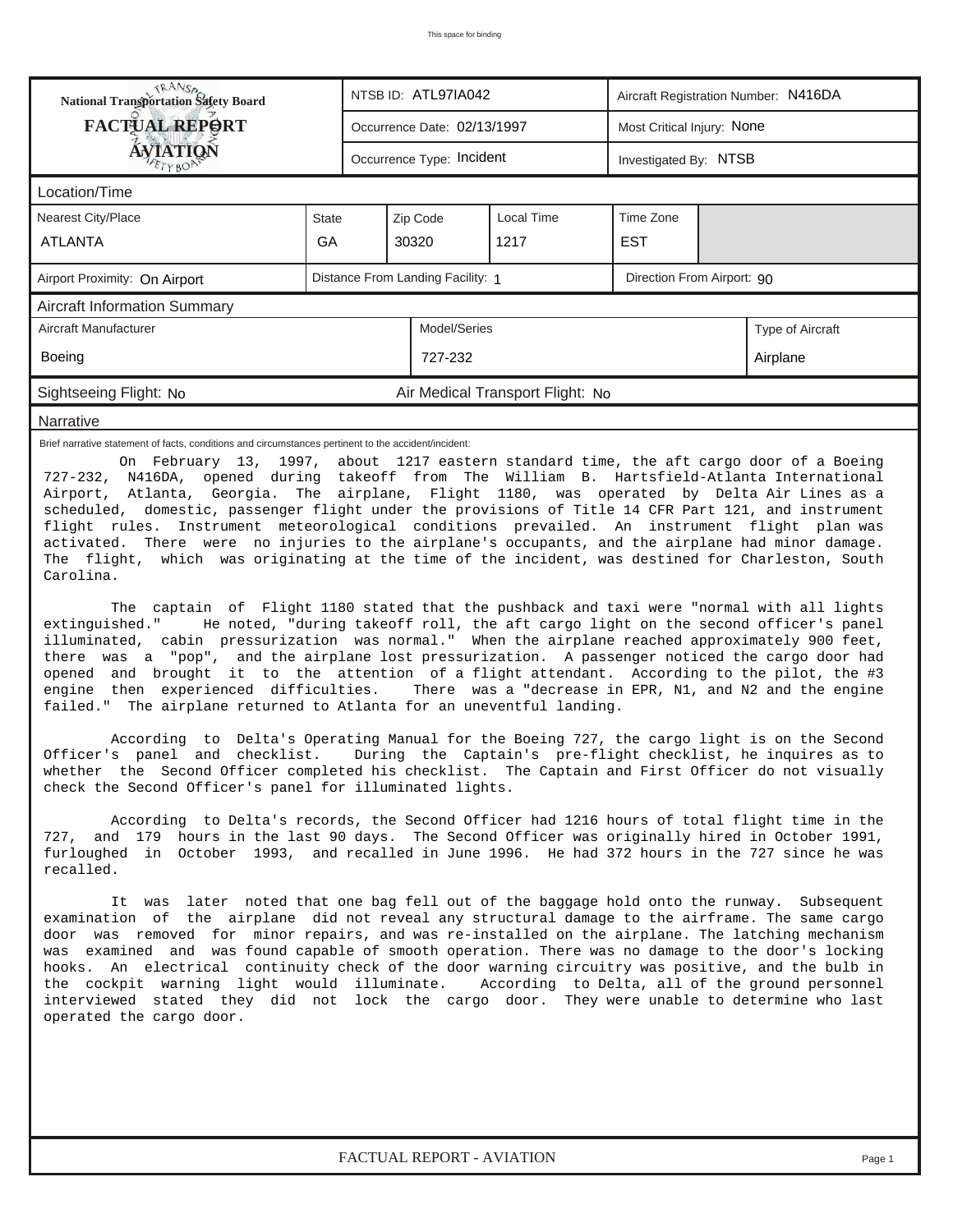| <b>National Transportation Safety Board</b>                                                                     |                                                              | NTSB ID: ATL97IA042          |                                          |               |                            |                           |                        |                     |             |  |  |
|-----------------------------------------------------------------------------------------------------------------|--------------------------------------------------------------|------------------------------|------------------------------------------|---------------|----------------------------|---------------------------|------------------------|---------------------|-------------|--|--|
| <b>FACTUAL REPORT</b>                                                                                           |                                                              | Occurrence Date: 02/13/1997  |                                          |               |                            |                           |                        |                     |             |  |  |
| <b>AVIATION</b>                                                                                                 |                                                              |                              | Occurrence Type: Incident                |               |                            |                           |                        |                     |             |  |  |
| Landing Facility/Approach Information                                                                           |                                                              |                              |                                          |               |                            |                           |                        |                     |             |  |  |
| <b>Airport Name</b>                                                                                             |                                                              | Airport ID:                  | <b>Airport Elevation</b>                 | Runway Length |                            | Runway Width              |                        |                     |             |  |  |
| HARTSFIELD INTERNATIONAL                                                                                        |                                                              | <b>ATL</b>                   | 1026 Ft. MSL                             | 9L            |                            | 11889                     |                        | 150                 |             |  |  |
| Runway Surface Type: Concrete                                                                                   |                                                              |                              |                                          |               |                            |                           |                        |                     |             |  |  |
| Runway Surface Condition: Wet                                                                                   |                                                              |                              |                                          |               |                            |                           |                        |                     |             |  |  |
| Type Instrument Approach:                                                                                       |                                                              |                              |                                          |               |                            |                           |                        |                     |             |  |  |
| VFR Approach/Landing:                                                                                           |                                                              |                              |                                          |               |                            |                           |                        |                     |             |  |  |
| Aircraft Information                                                                                            |                                                              |                              |                                          |               |                            |                           |                        |                     |             |  |  |
| Aircraft Manufacturer<br>Boeing                                                                                 |                                                              |                              | Model/Series<br>727-232                  |               |                            |                           | Serial Number<br>21258 |                     |             |  |  |
| Airworthiness Certificate(s): Transport                                                                         |                                                              |                              |                                          |               |                            |                           |                        |                     |             |  |  |
| Landing Gear Type: Retractable - Tricycle                                                                       |                                                              |                              |                                          |               |                            |                           |                        |                     |             |  |  |
| Homebuilt Aircraft? No<br>Certified Max Gross Wt.<br>Number of Engines: 3<br>Number of Seats: 152<br>184200 LBS |                                                              |                              |                                          |               |                            |                           |                        |                     |             |  |  |
| Engine Type:<br>Turbo Fan                                                                                       |                                                              | Model/Series:<br>JT8D-15A    |                                          |               |                            | Rated Power:<br>15500 LBS |                        |                     |             |  |  |
| - Aircraft Inspection Information                                                                               |                                                              |                              |                                          |               |                            |                           |                        |                     |             |  |  |
| Type of Last Inspection                                                                                         |                                                              |                              | Date of Last Inspection                  |               | Time Since Last Inspection |                           |                        | Airframe Total Time |             |  |  |
| <b>Continuous Airworthiness</b>                                                                                 |                                                              | 02/1997                      |                                          |               |                            | 32 Hours                  |                        |                     | 21128 Hours |  |  |
| - Emergency Locator Transmitter (ELT) Information                                                               |                                                              |                              |                                          |               |                            |                           |                        |                     |             |  |  |
| ELT Installed? No                                                                                               | <b>ELT Operated?</b><br>ELT Aided in Locating Accident Site? |                              |                                          |               |                            |                           |                        |                     |             |  |  |
| Owner/Operator Information                                                                                      |                                                              |                              |                                          |               |                            |                           |                        |                     |             |  |  |
| Registered Aircraft Owner                                                                                       |                                                              |                              | <b>Street Address</b><br>1030 DELTA BLVD |               |                            |                           |                        |                     |             |  |  |
| <b>DELTA AIR LINES</b>                                                                                          | City                                                         | State                        |                                          |               |                            |                           |                        |                     |             |  |  |
| <b>ATLANTA</b><br>GA<br><b>Street Address</b>                                                                   |                                                              |                              |                                          |               |                            |                           |                        | 30320               |             |  |  |
| Operator of Aircraft                                                                                            |                                                              | Same as Reg'd Aircraft Owner |                                          |               |                            |                           |                        |                     |             |  |  |
| Same as Reg'd Aircraft Owner                                                                                    | City                                                         |                              | <b>State</b>                             | Zip Code      |                            |                           |                        |                     |             |  |  |
| Operator Designator Code: DALA<br>Operator Does Business As:                                                    |                                                              |                              |                                          |               |                            |                           |                        |                     |             |  |  |
| - Type of U.S. Certificate(s) Held:                                                                             |                                                              |                              |                                          |               |                            |                           |                        |                     |             |  |  |
| Air Carrier Operating Certificate(s): Flag Carrier/Domestic                                                     |                                                              |                              |                                          |               |                            |                           |                        |                     |             |  |  |
| Operating Certificate:                                                                                          |                                                              |                              | Operator Certificate:                    |               |                            |                           |                        |                     |             |  |  |
| Regulation Flight Conducted Under: Part 121: Air Carrier                                                        |                                                              |                              |                                          |               |                            |                           |                        |                     |             |  |  |
| Type of Flight Operation Conducted: Scheduled; Domestic; Passenger Only                                         |                                                              |                              |                                          |               |                            |                           |                        |                     |             |  |  |
| FACTUAL REPORT - AVIATION<br>Page 2                                                                             |                                                              |                              |                                          |               |                            |                           |                        |                     |             |  |  |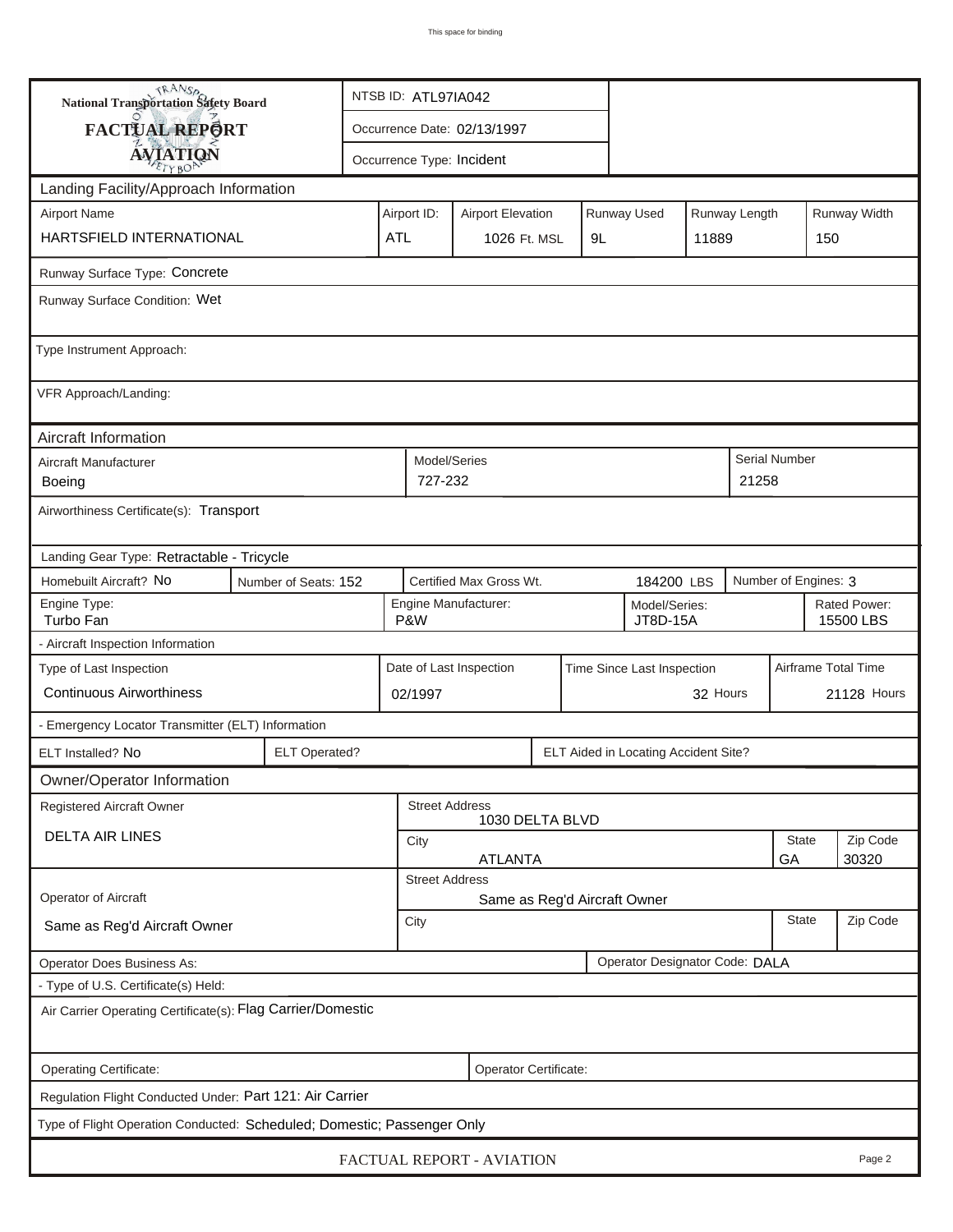| TRANSA<br>NTSB ID: ATL97IA042<br>National Transportation Safety Board   |                                                                                                                   |       |      |                                                      |       |         |        |            |                                        |            |         |                                    |                     |        |
|-------------------------------------------------------------------------|-------------------------------------------------------------------------------------------------------------------|-------|------|------------------------------------------------------|-------|---------|--------|------------|----------------------------------------|------------|---------|------------------------------------|---------------------|--------|
| FACTUAL REPORT<br>Occurrence Date: 02/13/1997                           |                                                                                                                   |       |      |                                                      |       |         |        |            |                                        |            |         |                                    |                     |        |
| <b>AVIATION</b><br>Occurrence Type: Incident                            |                                                                                                                   |       |      |                                                      |       |         |        |            |                                        |            |         |                                    |                     |        |
|                                                                         |                                                                                                                   |       |      |                                                      |       |         |        |            |                                        |            |         |                                    |                     |        |
| <b>First Pilot Information</b>                                          |                                                                                                                   |       |      |                                                      |       |         |        |            |                                        |            |         |                                    |                     |        |
| City<br><b>State</b><br>Date of Birth<br>Name                           |                                                                                                                   |       |      |                                                      |       |         |        |            |                                        |            | Age     |                                    |                     |        |
| On File                                                                 |                                                                                                                   |       |      |                                                      |       | On File |        |            |                                        |            | On File | On File                            |                     | 52     |
| Sex: M                                                                  | Seat Occupied: Left                                                                                               |       |      | Principal Profession: Civilian Pilot                 |       |         |        |            |                                        |            |         | Certificate Number: On File        |                     |        |
| Airline Transport<br>Certificate(s):                                    |                                                                                                                   |       |      |                                                      |       |         |        |            |                                        |            |         |                                    |                     |        |
| Airplane Rating(s):<br>Multi-engine Land                                |                                                                                                                   |       |      |                                                      |       |         |        |            |                                        |            |         |                                    |                     |        |
|                                                                         | Rotorcraft/Glider/LTA: None                                                                                       |       |      |                                                      |       |         |        |            |                                        |            |         |                                    |                     |        |
|                                                                         |                                                                                                                   |       |      |                                                      |       |         |        |            |                                        |            |         |                                    |                     |        |
| Instrument Rating(s):<br>Airplane<br>None<br>Instructor Rating(s):      |                                                                                                                   |       |      |                                                      |       |         |        |            |                                        |            |         |                                    |                     |        |
|                                                                         | Type Rating/Endorsement for Accident/Incident Aircraft? Yes                                                       |       |      |                                                      |       |         |        |            | <b>Current Biennial Flight Review?</b> |            |         |                                    |                     |        |
|                                                                         | Medical Cert.: Class 1                                                                                            |       |      | Medical Cert. Status: Valid Medical--no waivers/lim. |       |         |        |            |                                        |            |         | Date of Last Medical Exam: 02/1997 |                     |        |
|                                                                         |                                                                                                                   |       |      |                                                      |       |         |        |            |                                        |            |         |                                    |                     |        |
|                                                                         | Airplane<br>Airplane<br>This Make<br>All A/C<br>- Flight Time Matrix<br>Mult-Engine<br>and Model<br>Single Engine |       |      |                                                      | Night |         | Actual | Instrument | Simulated                              | Rotorcraft | Glider  |                                    | Lighter<br>Than Air |        |
| <b>Total Time</b>                                                       |                                                                                                                   | 13750 | 4640 |                                                      |       |         |        |            |                                        |            |         |                                    |                     |        |
|                                                                         | Pilot In Command(PIC)                                                                                             |       |      |                                                      |       |         |        |            |                                        |            |         |                                    |                     |        |
| Instructor                                                              |                                                                                                                   |       |      |                                                      |       |         |        |            |                                        |            |         |                                    |                     |        |
| Last 90 Days                                                            |                                                                                                                   | 238   | 238  |                                                      |       |         |        |            |                                        |            |         |                                    |                     |        |
| Last 30 Days                                                            |                                                                                                                   |       |      |                                                      |       |         |        |            |                                        |            |         |                                    |                     |        |
| Last 24 Hours                                                           |                                                                                                                   |       |      |                                                      |       |         |        |            |                                        |            |         |                                    |                     |        |
|                                                                         | Seatbelt Used? Yes                                                                                                |       |      | Shoulder Harness Used? Yes                           |       |         |        |            | Toxicology Performed? No               |            |         | Second Pilot? Yes                  |                     |        |
|                                                                         |                                                                                                                   |       |      |                                                      |       |         |        |            |                                        |            |         |                                    |                     |        |
|                                                                         | Flight Plan/Itinerary                                                                                             |       |      |                                                      |       |         |        |            |                                        |            |         |                                    |                     |        |
| Type of Flight Plan Filed: IFR                                          |                                                                                                                   |       |      |                                                      |       |         |        |            |                                        |            |         |                                    |                     |        |
| Departure Point<br>Airport Identifier<br><b>State</b><br>Departure Time |                                                                                                                   |       |      |                                                      |       |         |        |            | Time Zone                              |            |         |                                    |                     |        |
| <b>EST</b><br><b>ATL</b><br>1210<br>Same as Accident/Incident Location  |                                                                                                                   |       |      |                                                      |       |         |        |            |                                        |            |         |                                    |                     |        |
| Destination<br><b>State</b><br>Airport Identifier                       |                                                                                                                   |       |      |                                                      |       |         |        |            |                                        |            |         |                                    |                     |        |
| CHARLESTON<br>SC<br><b>CHS</b>                                          |                                                                                                                   |       |      |                                                      |       |         |        |            |                                        |            |         |                                    |                     |        |
| Type of Clearance: IFR                                                  |                                                                                                                   |       |      |                                                      |       |         |        |            |                                        |            |         |                                    |                     |        |
| Type of Airspace: Class B                                               |                                                                                                                   |       |      |                                                      |       |         |        |            |                                        |            |         |                                    |                     |        |
|                                                                         | Weather Information                                                                                               |       |      |                                                      |       |         |        |            |                                        |            |         |                                    |                     |        |
| Source of Briefing:                                                     | Company                                                                                                           |       |      |                                                      |       |         |        |            |                                        |            |         |                                    |                     |        |
| Method of Briefing:                                                     |                                                                                                                   |       |      |                                                      |       |         |        |            |                                        |            |         |                                    |                     |        |
|                                                                         |                                                                                                                   |       |      | FACTUAL REPORT - AVIATION                            |       |         |        |            |                                        |            |         |                                    |                     | Page 3 |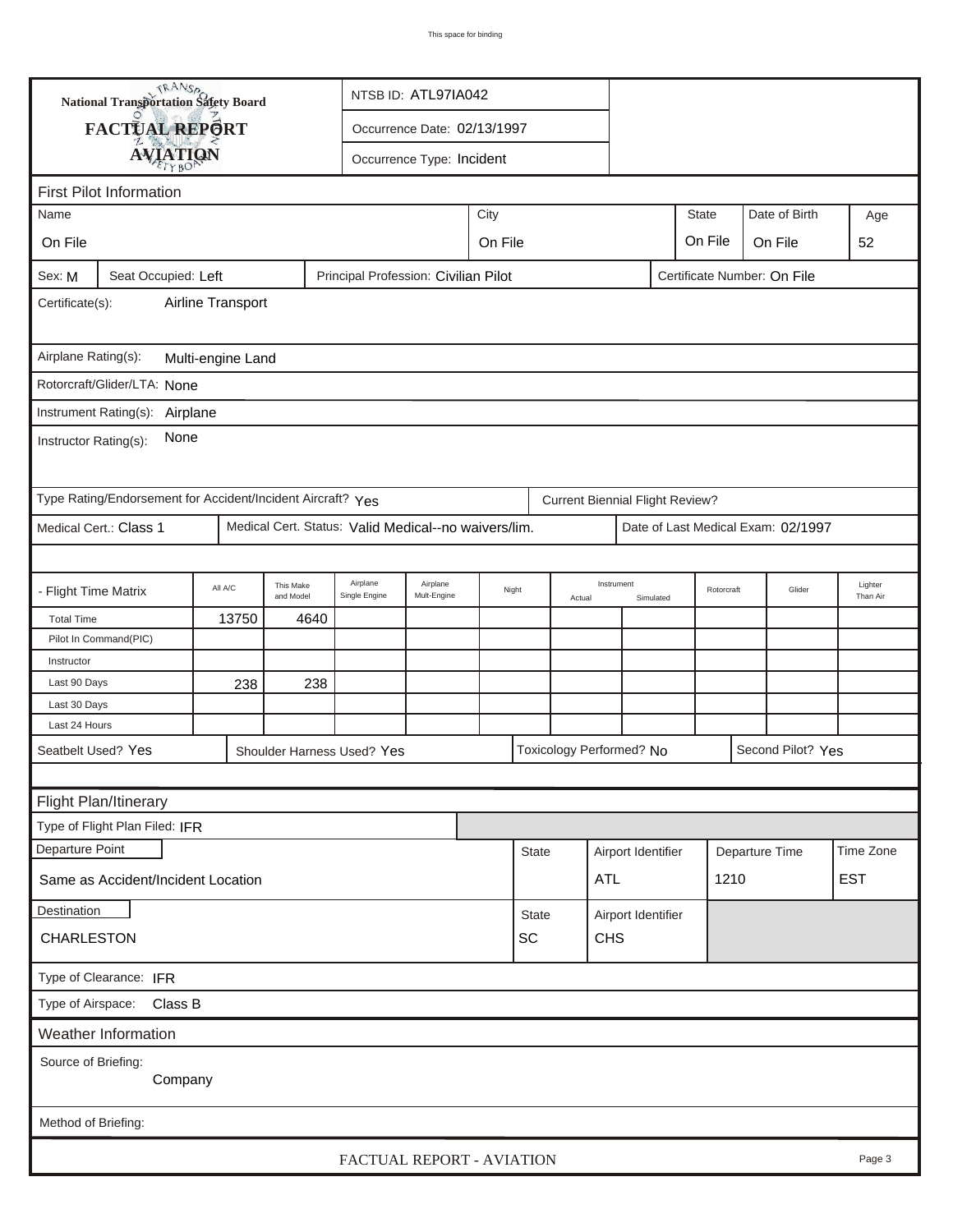| FACTUAL REPORT<br>Occurrence Date: 02/13/1997<br><b>AVIATION</b><br>Occurrence Type: Incident<br>Weather Information<br>WOF ID<br><b>WOF Elevation</b><br><b>Observation Time</b><br>Time Zone<br>WOF Distance From Accident Site<br>Direction From Accident Site<br>1215<br><b>EST</b><br>1026 Ft. MSL<br>1 NM<br>90 Deg. Mag.<br><b>ATL</b><br>Sky/Lowest Cloud Condition: Unknown<br>0 Ft. AGL<br>Condition of Light: Day<br>900 Ft. AGL<br>Lowest Ceiling: Broken<br>Visibility:<br>2.5<br><b>SM</b><br>Altimeter:<br>30.00<br>"Hg<br>$4^{\circ}C$<br>Dew Point:<br>$^{\circ} \text{C}$<br>Wind Direction: 70<br>Temperature:<br>Density Altitude:<br>Ft.<br>0<br>Wind Speed: 15<br>Gusts: 19<br>Weather Condtions at Accident Site: Instrument Conditions<br>Visibility (RVR):<br>Visibility (RVV)<br>$\pmb{0}$<br>0<br>Ft.<br>SM<br>Intensity of Precipitation: Unknown<br>Restrictions to Visibility: None<br>None<br>Type of Precipitation:<br><b>Accident Information</b><br>Aircraft Damage: Minor<br>Aircraft Fire: None<br>Aircraft Explosion None<br>Classification: U.S. Registered/U.S. Soil<br><b>TOTAL</b><br>- Injury Summary Matrix<br>Fatal<br>Serious<br>Minor<br>None<br><b>First Pilot</b><br>1<br>Second Pilot<br>$\mathbf 1$<br><b>Student Pilot</b><br>Flight Instructor<br><b>Check Pilot</b><br><b>Flight Engineer</b><br>$\mathbf{3}$<br>3<br>Cabin Attendants<br>Other Crew<br>Passengers<br>86<br>86<br>- TOTAL ABOARD -<br>92<br>92<br>Other Ground<br>0<br>0<br>0<br>0 |  | <b>National Transportation Safety Board</b> |  | NTSB ID: ATL97IA042       |  |  |  |  |  |  |  |  |        |
|---------------------------------------------------------------------------------------------------------------------------------------------------------------------------------------------------------------------------------------------------------------------------------------------------------------------------------------------------------------------------------------------------------------------------------------------------------------------------------------------------------------------------------------------------------------------------------------------------------------------------------------------------------------------------------------------------------------------------------------------------------------------------------------------------------------------------------------------------------------------------------------------------------------------------------------------------------------------------------------------------------------------------------------------------------------------------------------------------------------------------------------------------------------------------------------------------------------------------------------------------------------------------------------------------------------------------------------------------------------------------------------------------------------------------------------------------------------------------------------------------------|--|---------------------------------------------|--|---------------------------|--|--|--|--|--|--|--|--|--------|
|                                                                                                                                                                                                                                                                                                                                                                                                                                                                                                                                                                                                                                                                                                                                                                                                                                                                                                                                                                                                                                                                                                                                                                                                                                                                                                                                                                                                                                                                                                         |  |                                             |  |                           |  |  |  |  |  |  |  |  |        |
|                                                                                                                                                                                                                                                                                                                                                                                                                                                                                                                                                                                                                                                                                                                                                                                                                                                                                                                                                                                                                                                                                                                                                                                                                                                                                                                                                                                                                                                                                                         |  |                                             |  |                           |  |  |  |  |  |  |  |  |        |
|                                                                                                                                                                                                                                                                                                                                                                                                                                                                                                                                                                                                                                                                                                                                                                                                                                                                                                                                                                                                                                                                                                                                                                                                                                                                                                                                                                                                                                                                                                         |  |                                             |  |                           |  |  |  |  |  |  |  |  |        |
|                                                                                                                                                                                                                                                                                                                                                                                                                                                                                                                                                                                                                                                                                                                                                                                                                                                                                                                                                                                                                                                                                                                                                                                                                                                                                                                                                                                                                                                                                                         |  |                                             |  |                           |  |  |  |  |  |  |  |  |        |
|                                                                                                                                                                                                                                                                                                                                                                                                                                                                                                                                                                                                                                                                                                                                                                                                                                                                                                                                                                                                                                                                                                                                                                                                                                                                                                                                                                                                                                                                                                         |  |                                             |  |                           |  |  |  |  |  |  |  |  |        |
|                                                                                                                                                                                                                                                                                                                                                                                                                                                                                                                                                                                                                                                                                                                                                                                                                                                                                                                                                                                                                                                                                                                                                                                                                                                                                                                                                                                                                                                                                                         |  |                                             |  |                           |  |  |  |  |  |  |  |  |        |
|                                                                                                                                                                                                                                                                                                                                                                                                                                                                                                                                                                                                                                                                                                                                                                                                                                                                                                                                                                                                                                                                                                                                                                                                                                                                                                                                                                                                                                                                                                         |  |                                             |  |                           |  |  |  |  |  |  |  |  |        |
|                                                                                                                                                                                                                                                                                                                                                                                                                                                                                                                                                                                                                                                                                                                                                                                                                                                                                                                                                                                                                                                                                                                                                                                                                                                                                                                                                                                                                                                                                                         |  |                                             |  |                           |  |  |  |  |  |  |  |  |        |
|                                                                                                                                                                                                                                                                                                                                                                                                                                                                                                                                                                                                                                                                                                                                                                                                                                                                                                                                                                                                                                                                                                                                                                                                                                                                                                                                                                                                                                                                                                         |  |                                             |  |                           |  |  |  |  |  |  |  |  |        |
|                                                                                                                                                                                                                                                                                                                                                                                                                                                                                                                                                                                                                                                                                                                                                                                                                                                                                                                                                                                                                                                                                                                                                                                                                                                                                                                                                                                                                                                                                                         |  |                                             |  |                           |  |  |  |  |  |  |  |  |        |
|                                                                                                                                                                                                                                                                                                                                                                                                                                                                                                                                                                                                                                                                                                                                                                                                                                                                                                                                                                                                                                                                                                                                                                                                                                                                                                                                                                                                                                                                                                         |  |                                             |  |                           |  |  |  |  |  |  |  |  |        |
|                                                                                                                                                                                                                                                                                                                                                                                                                                                                                                                                                                                                                                                                                                                                                                                                                                                                                                                                                                                                                                                                                                                                                                                                                                                                                                                                                                                                                                                                                                         |  |                                             |  |                           |  |  |  |  |  |  |  |  |        |
|                                                                                                                                                                                                                                                                                                                                                                                                                                                                                                                                                                                                                                                                                                                                                                                                                                                                                                                                                                                                                                                                                                                                                                                                                                                                                                                                                                                                                                                                                                         |  |                                             |  |                           |  |  |  |  |  |  |  |  |        |
|                                                                                                                                                                                                                                                                                                                                                                                                                                                                                                                                                                                                                                                                                                                                                                                                                                                                                                                                                                                                                                                                                                                                                                                                                                                                                                                                                                                                                                                                                                         |  |                                             |  |                           |  |  |  |  |  |  |  |  |        |
|                                                                                                                                                                                                                                                                                                                                                                                                                                                                                                                                                                                                                                                                                                                                                                                                                                                                                                                                                                                                                                                                                                                                                                                                                                                                                                                                                                                                                                                                                                         |  |                                             |  |                           |  |  |  |  |  |  |  |  |        |
|                                                                                                                                                                                                                                                                                                                                                                                                                                                                                                                                                                                                                                                                                                                                                                                                                                                                                                                                                                                                                                                                                                                                                                                                                                                                                                                                                                                                                                                                                                         |  |                                             |  |                           |  |  |  |  |  |  |  |  |        |
|                                                                                                                                                                                                                                                                                                                                                                                                                                                                                                                                                                                                                                                                                                                                                                                                                                                                                                                                                                                                                                                                                                                                                                                                                                                                                                                                                                                                                                                                                                         |  |                                             |  |                           |  |  |  |  |  |  |  |  |        |
|                                                                                                                                                                                                                                                                                                                                                                                                                                                                                                                                                                                                                                                                                                                                                                                                                                                                                                                                                                                                                                                                                                                                                                                                                                                                                                                                                                                                                                                                                                         |  |                                             |  |                           |  |  |  |  |  |  |  |  |        |
|                                                                                                                                                                                                                                                                                                                                                                                                                                                                                                                                                                                                                                                                                                                                                                                                                                                                                                                                                                                                                                                                                                                                                                                                                                                                                                                                                                                                                                                                                                         |  |                                             |  |                           |  |  |  |  |  |  |  |  |        |
|                                                                                                                                                                                                                                                                                                                                                                                                                                                                                                                                                                                                                                                                                                                                                                                                                                                                                                                                                                                                                                                                                                                                                                                                                                                                                                                                                                                                                                                                                                         |  |                                             |  |                           |  |  |  |  |  |  |  |  |        |
|                                                                                                                                                                                                                                                                                                                                                                                                                                                                                                                                                                                                                                                                                                                                                                                                                                                                                                                                                                                                                                                                                                                                                                                                                                                                                                                                                                                                                                                                                                         |  |                                             |  |                           |  |  |  |  |  |  |  |  |        |
|                                                                                                                                                                                                                                                                                                                                                                                                                                                                                                                                                                                                                                                                                                                                                                                                                                                                                                                                                                                                                                                                                                                                                                                                                                                                                                                                                                                                                                                                                                         |  |                                             |  |                           |  |  |  |  |  |  |  |  |        |
|                                                                                                                                                                                                                                                                                                                                                                                                                                                                                                                                                                                                                                                                                                                                                                                                                                                                                                                                                                                                                                                                                                                                                                                                                                                                                                                                                                                                                                                                                                         |  |                                             |  |                           |  |  |  |  |  |  |  |  |        |
|                                                                                                                                                                                                                                                                                                                                                                                                                                                                                                                                                                                                                                                                                                                                                                                                                                                                                                                                                                                                                                                                                                                                                                                                                                                                                                                                                                                                                                                                                                         |  |                                             |  |                           |  |  |  |  |  |  |  |  |        |
|                                                                                                                                                                                                                                                                                                                                                                                                                                                                                                                                                                                                                                                                                                                                                                                                                                                                                                                                                                                                                                                                                                                                                                                                                                                                                                                                                                                                                                                                                                         |  |                                             |  |                           |  |  |  |  |  |  |  |  |        |
|                                                                                                                                                                                                                                                                                                                                                                                                                                                                                                                                                                                                                                                                                                                                                                                                                                                                                                                                                                                                                                                                                                                                                                                                                                                                                                                                                                                                                                                                                                         |  |                                             |  |                           |  |  |  |  |  |  |  |  |        |
|                                                                                                                                                                                                                                                                                                                                                                                                                                                                                                                                                                                                                                                                                                                                                                                                                                                                                                                                                                                                                                                                                                                                                                                                                                                                                                                                                                                                                                                                                                         |  |                                             |  |                           |  |  |  |  |  |  |  |  |        |
|                                                                                                                                                                                                                                                                                                                                                                                                                                                                                                                                                                                                                                                                                                                                                                                                                                                                                                                                                                                                                                                                                                                                                                                                                                                                                                                                                                                                                                                                                                         |  |                                             |  |                           |  |  |  |  |  |  |  |  |        |
|                                                                                                                                                                                                                                                                                                                                                                                                                                                                                                                                                                                                                                                                                                                                                                                                                                                                                                                                                                                                                                                                                                                                                                                                                                                                                                                                                                                                                                                                                                         |  |                                             |  |                           |  |  |  |  |  |  |  |  |        |
|                                                                                                                                                                                                                                                                                                                                                                                                                                                                                                                                                                                                                                                                                                                                                                                                                                                                                                                                                                                                                                                                                                                                                                                                                                                                                                                                                                                                                                                                                                         |  |                                             |  |                           |  |  |  |  |  |  |  |  |        |
| - GRAND TOTAL -<br>$\overline{0}$<br>0<br>0<br>92<br>92                                                                                                                                                                                                                                                                                                                                                                                                                                                                                                                                                                                                                                                                                                                                                                                                                                                                                                                                                                                                                                                                                                                                                                                                                                                                                                                                                                                                                                                 |  |                                             |  |                           |  |  |  |  |  |  |  |  |        |
|                                                                                                                                                                                                                                                                                                                                                                                                                                                                                                                                                                                                                                                                                                                                                                                                                                                                                                                                                                                                                                                                                                                                                                                                                                                                                                                                                                                                                                                                                                         |  |                                             |  | FACTUAL REPORT - AVIATION |  |  |  |  |  |  |  |  | Page 4 |